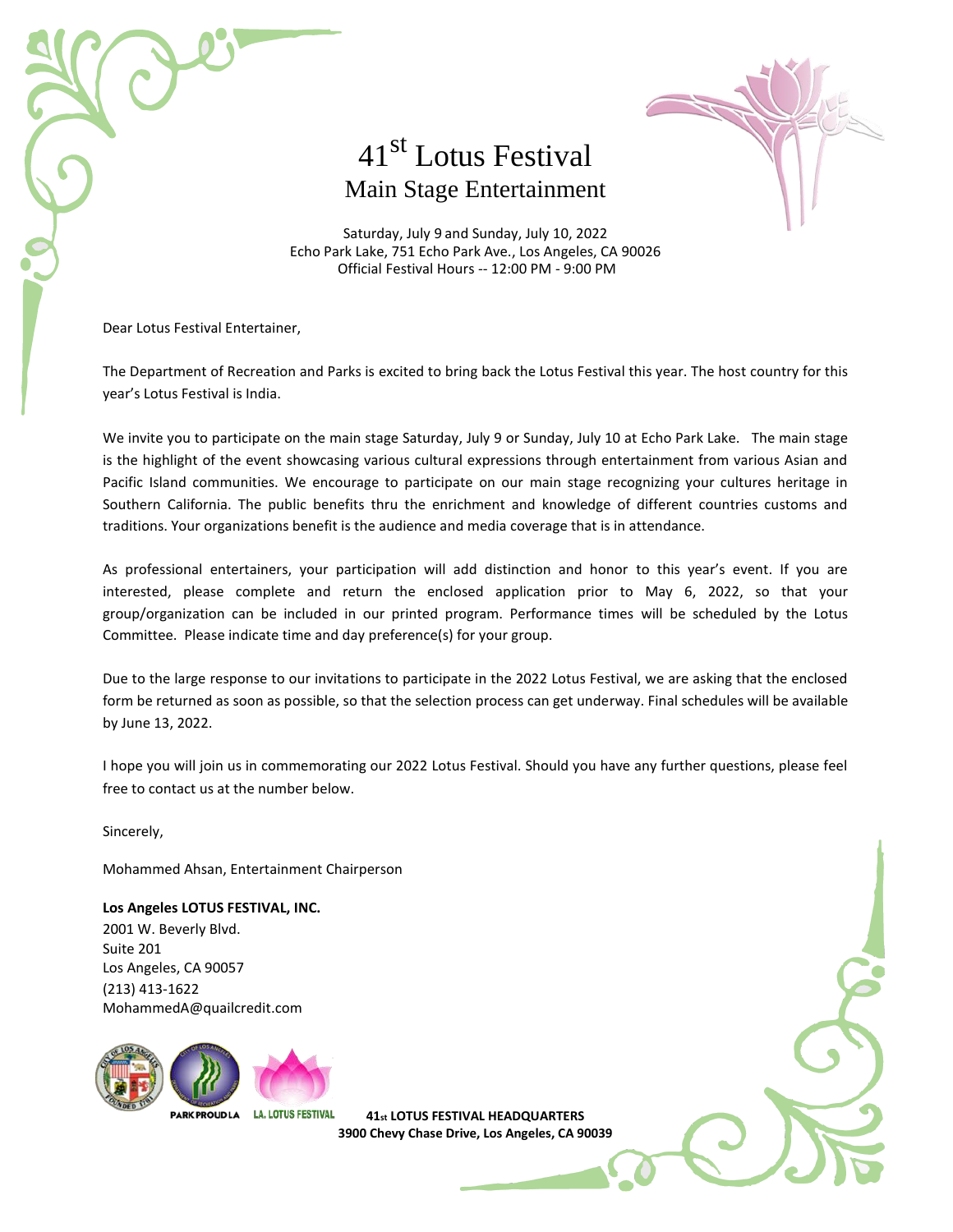# 41st Lotus Festival Main Stage Entertainment

### **APPLICATION FORM**

|                                                                                                                                                                                                                                                                    |         |                    |        |                                 |           | PAGE 1 |
|--------------------------------------------------------------------------------------------------------------------------------------------------------------------------------------------------------------------------------------------------------------------|---------|--------------------|--------|---------------------------------|-----------|--------|
| <b>GROUP/ORGANIZATION:</b>                                                                                                                                                                                                                                         |         |                    |        |                                 |           |        |
| <b>CONTACT PERSON:</b>                                                                                                                                                                                                                                             |         |                    |        |                                 |           |        |
| ADDRESS, City, State, Zip Code:                                                                                                                                                                                                                                    |         |                    |        |                                 |           |        |
| <b>DAYTIME PHONE:</b>                                                                                                                                                                                                                                              |         |                    |        | <b>EVENING</b><br><b>PHONE:</b> |           |        |
| <b>EMAIL:</b>                                                                                                                                                                                                                                                      |         |                    |        |                                 |           |        |
| <b>WEBSITE:</b>                                                                                                                                                                                                                                                    |         |                    |        |                                 |           |        |
| <b>CULTURAL HERITAGE:</b>                                                                                                                                                                                                                                          |         |                    |        |                                 |           |        |
| How many years have you participated in the Lotus Festival?                                                                                                                                                                                                        |         |                    |        |                                 |           |        |
| <b>TYPE OF PERFORMANCE:</b>                                                                                                                                                                                                                                        | Dance   | Instrumental/Music |        | Song                            | Acrobatic | Other  |
|                                                                                                                                                                                                                                                                    |         |                    |        |                                 |           |        |
| <b>DESCRIBE YOUR TALENT:</b>                                                                                                                                                                                                                                       |         |                    |        |                                 |           |        |
| This will be used to announce<br>your performance on stage<br>(40' x 30'). Identify any<br>performers to be introduced<br>(with phonetic pronunciation)<br>so the Master of Ceremonies<br>can properly announce the<br>names as you would like<br>them introduced. |         |                    |        |                                 |           |        |
| 1 <sup>st</sup> Choice:                                                                                                                                                                                                                                            |         | Saturday           |        |                                 | Sunday    |        |
| We can perform on:                                                                                                                                                                                                                                                 | between | am/pm and          | am/pm  | between                         | am/pm and | am/pm  |
| 2 <sup>nd</sup> Choice:                                                                                                                                                                                                                                            |         | Saturday           |        |                                 | Sunday    |        |
| We can perform on:                                                                                                                                                                                                                                                 | between | am/pm and          | am/pm  | between                         | am/pm and | am/pm  |
| 3rd Choice:                                                                                                                                                                                                                                                        |         | Saturday           |        |                                 | Sunday    |        |
| We can perform on:                                                                                                                                                                                                                                                 | between | am/pm and          | am/pm  | between                         | am/pm and | am/pm  |
| <b>Length of Performance</b><br>including set-up time:                                                                                                                                                                                                             | 5 min   | 10 min             | 15 min | 20 min                          | 25 min    | 30 min |
| # of members in the group:                                                                                                                                                                                                                                         |         |                    |        | # of parking passes needed:     |           |        |
|                                                                                                                                                                                                                                                                    |         |                    |        |                                 |           |        |